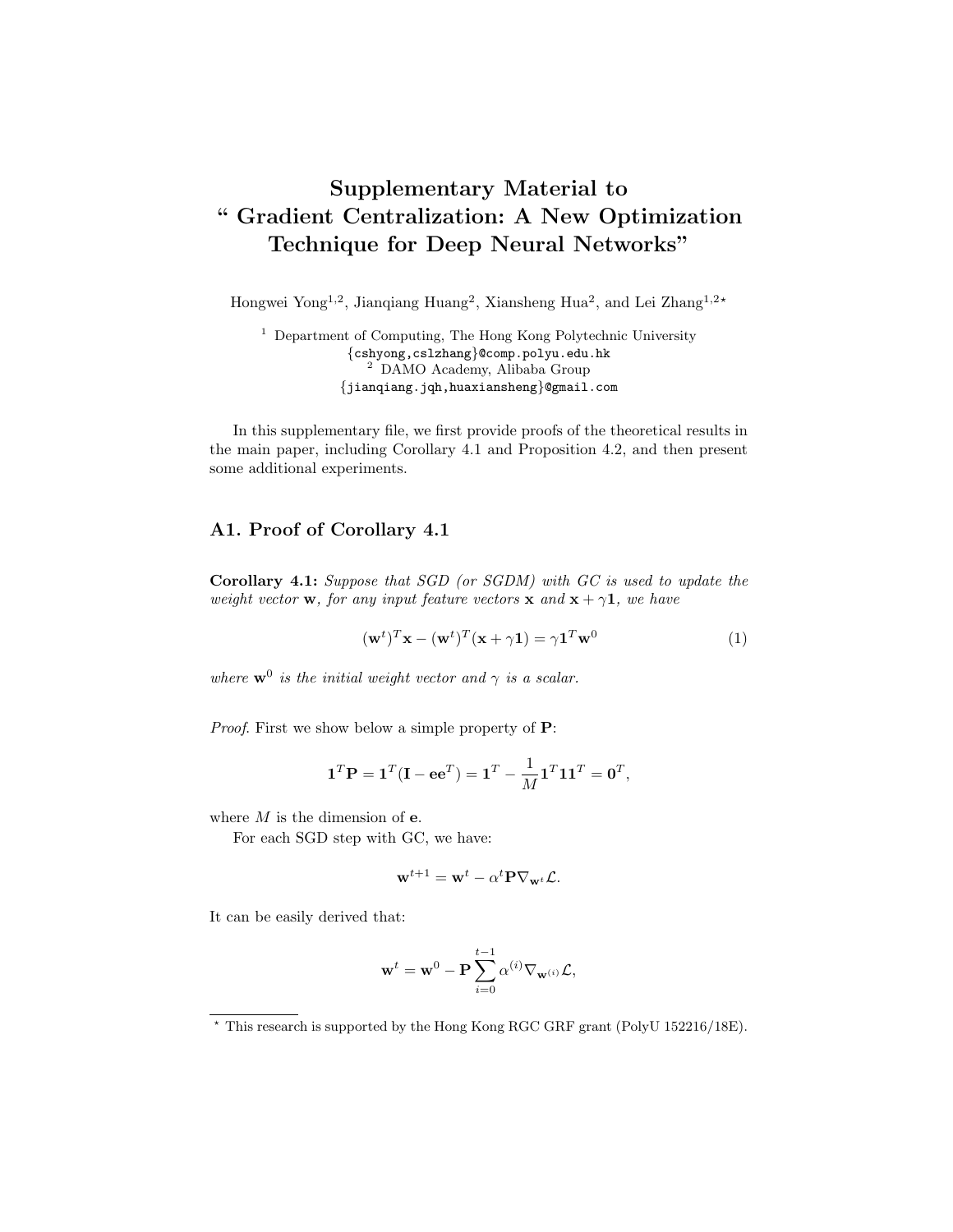#### 2 H. Yong et al.

where  $t$  is the number of iterations. Then for the output activations of  $x$  and  $\mathbf{x} + \gamma \mathbf{1}$ , there is

$$
(\mathbf{w}^t)^T \mathbf{x} - (\mathbf{w}^t)^T (\mathbf{x} + \gamma \mathbf{1}) = \gamma \mathbf{1}^T \mathbf{w}^t
$$
  
\n
$$
= \gamma \mathbf{1}^T (\mathbf{w}^0 - \mathbf{P} \sum_{i=0}^{t-1} \alpha^{(i)} \nabla_{\mathbf{w}^{(i)}} \mathcal{L})
$$
  
\n
$$
= \gamma \mathbf{1}^T \mathbf{w}^0 - \gamma \mathbf{1}^T \mathbf{P} \sum_{i=0}^{t-1} \alpha^{(i)} \nabla_{\mathbf{w}^{(i)}} \mathcal{L}
$$
  
\n
$$
= \gamma \mathbf{1}^T \mathbf{w}^0.
$$
 (2)

Therefore,

$$
(\mathbf{w}^t)^T \mathbf{x} - (\mathbf{w}^t)^T (\mathbf{x} + \gamma \mathbf{1}) = \gamma \mathbf{1}^T \mathbf{w}^0.
$$
 (3)

For SGD with momentum, the conclusion is the same, because we can obtain a term  $\gamma \mathbf{1}^T \mathbf{P} \sum_{i=0}^{t-1} \alpha^{(i)} \mathbf{m}^i$  in the third row of Eq.(2), where  $\mathbf{m}^i$  is the momentum in the ith iteration, and this term is also equal to zero.

The proof is completed.  $\blacksquare$ 

# A2. Proof of Proposition 4.2

**Proposition 4.2:** Suppose  $\nabla_{\mathbf{w}} \mathcal{L}$  is the gradient of loss function  $\mathcal{L}$  w.r.t. weight vector w. With the  $\Phi_{GC}(\nabla_{\mathbf{w}}\mathcal{L})$  defined in Eq.(2), we have the following conclusion for the loss function and its gradient, respectively:

$$
\begin{cases}\n||\Phi_{GC}(\nabla_{\mathbf{w}}\mathcal{L})||_2 \leq ||\nabla_{\mathbf{w}}\mathcal{L}||_2, \\
||\nabla_{\mathbf{w}}\Phi_{GC}(\nabla_{\mathbf{w}}\mathcal{L})||_2 \leq ||\nabla_{\mathbf{w}}^2\mathcal{L}||_2.\n\end{cases} (4)
$$

*Proof.* Because **e** is a unit vector, there is  $e^T e = 1$ . We can easily prove that:

$$
\mathbf{P}^T \mathbf{P} = (\mathbf{I} - \mathbf{e} \mathbf{e}^T)^T (\mathbf{I} - \mathbf{e} \mathbf{e}^T)
$$
  
=  $\mathbf{I} - 2 \mathbf{e} \mathbf{e}^T + \mathbf{e} \mathbf{e}^T \mathbf{e} \mathbf{e}^T$   
=  $\mathbf{I} - \mathbf{e} \mathbf{e}^T$   
=  $\mathbf{P}$ . (5)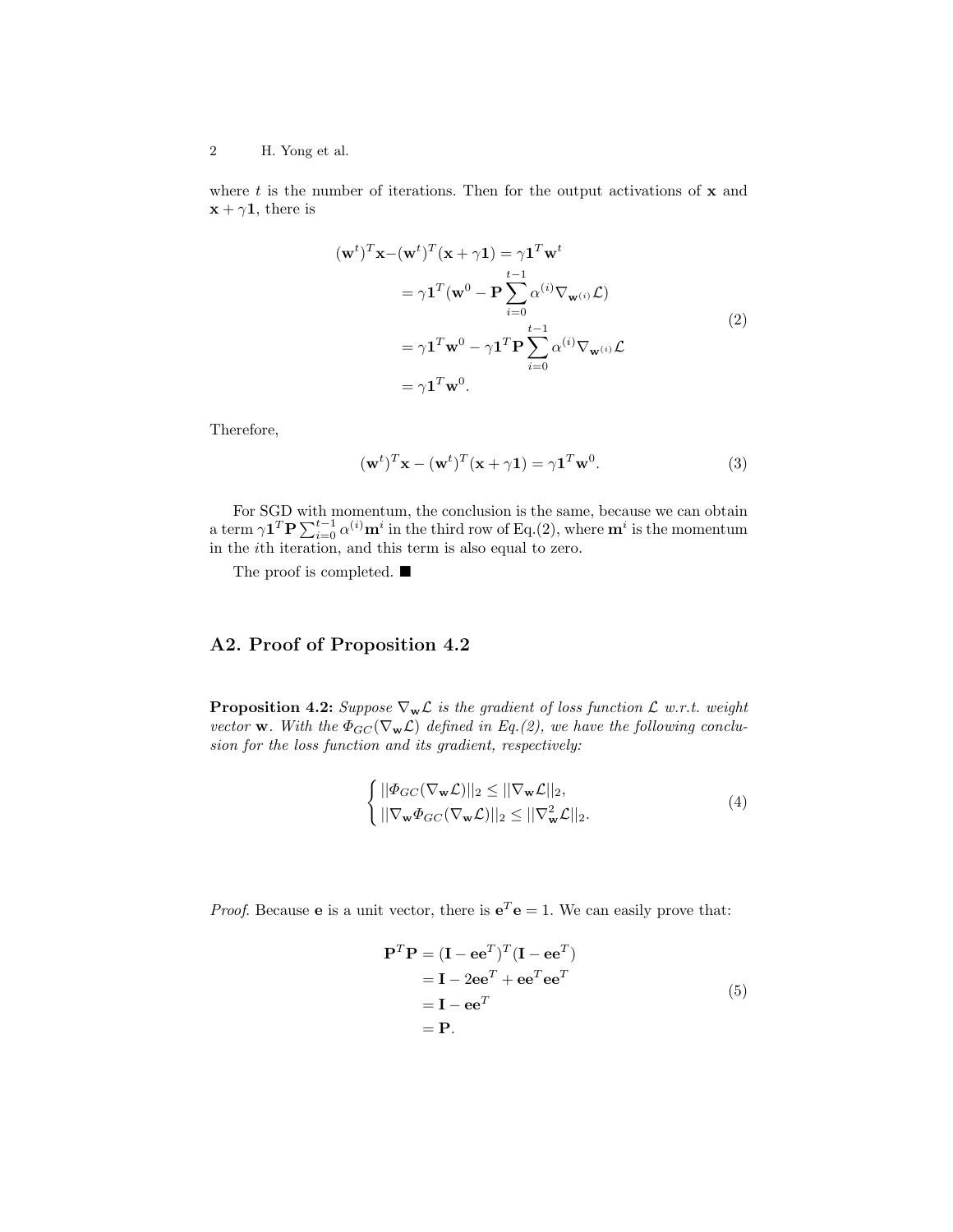Table 1. Testing accuracies of different weight decay on CIFAR100 with ResNet50.

| Weight decay |                                                                                                                          | $1e^{-4}$ | $2e^{-4}$ | $5e^{-4}$ |                                                                                             |
|--------------|--------------------------------------------------------------------------------------------------------------------------|-----------|-----------|-----------|---------------------------------------------------------------------------------------------|
| w/o GC       | $\frac{171.62 \pm 0.31}{73.91 \pm 0.35}$ $\frac{75.57 \pm 0.33}{78.23 \pm 0.42}$ $\frac{77.43 \pm 0.30}{77.43 \pm 0.30}$ |           |           |           |                                                                                             |
| $W / G$ C    |                                                                                                                          |           |           |           | $\frac{172.83 \pm 0.29}{76.56 \pm 0.31}$ 77.62 $\pm$ 0.37 79.14 $\pm$ 0.33 78.10 $\pm$ 0.36 |

Table 2. Testing accuracies of different learning rates on CIFAR100 with ResNet50 for SGDM and Adam.

| Algorithm         | SGDM           | <b>SGDM</b> | SGDM | Adam   | Adam  | Adam                                                                                                         |
|-------------------|----------------|-------------|------|--------|-------|--------------------------------------------------------------------------------------------------------------|
| Learning rate     | 0.05           | 0.1         | 0.2  | 0.0005 | 0.001 | 0.0015                                                                                                       |
| $w/\mathrm{o}$ GC | $76.81 + 0.27$ |             |      |        |       | $78.23 \pm 0.42$ $76.53 \pm 0.32$ $73.88 \pm 0.46$ $71.64 \pm 0.56$ $70.63 \pm 0.44$                         |
| $w / G$ C         |                |             |      |        |       | $\mid$ 78.12 $\pm$ 0.33 79.14 $\pm$ 0.33 77.71 $\pm$ 0.35 74.32 $\pm$ 0.55 72.80 $\pm$ 0.62 71.22 $\pm$ 0.49 |

Then for  $\Phi_{GC}(\nabla_{\mathbf{w}}\mathcal{L})$ , we have:

$$
||\Phi_{GC}(\nabla_{\mathbf{w}}\mathcal{L})||_2^2 = \Phi_{GC}(\nabla_{\mathbf{w}}\mathcal{L})^T \Phi_{GC}(\nabla_{\mathbf{w}}\mathcal{L})
$$
  
\n
$$
= (\mathbf{P}\nabla_{\mathbf{w}}\mathcal{L})^T (\mathbf{P}\nabla_{\mathbf{w}}\mathcal{L})
$$
  
\n
$$
= \nabla_{\mathbf{w}}\mathcal{L}^T \mathbf{P}^T \mathbf{P} \nabla_{\mathbf{w}}\mathcal{L}
$$
  
\n
$$
= \nabla_{\mathbf{w}}\mathcal{L}^T \mathbf{P} \nabla_{\mathbf{w}}\mathcal{L}
$$
  
\n
$$
= \nabla_{\mathbf{w}}\mathcal{L}^T (\mathbf{I} - \mathbf{e}\mathbf{e}^T) \nabla_{\mathbf{w}}\mathcal{L}
$$
  
\n
$$
= \nabla_{\mathbf{w}}\mathcal{L}^T \nabla_{\mathbf{w}}\mathcal{L} - \nabla_{\mathbf{w}}\mathcal{L}^T \mathbf{e}\mathbf{e}^T \nabla_{\mathbf{w}}\mathcal{L}
$$
  
\n
$$
= ||\nabla_{\mathbf{w}}\mathcal{L}||_2^2 - ||\mathbf{e}^T \nabla_{\mathbf{w}}\mathcal{L}||_2^2
$$
  
\n
$$
\leq ||\nabla_{\mathbf{w}}\mathcal{L}||_2^2.
$$
 (6)

For  $\nabla_{\mathbf{w}} \Phi_{GC}(\nabla_{\mathbf{w}} \mathcal{L})$ , we also have

$$
\begin{split} ||\nabla_{\mathbf{w}} \Phi_{GC}(\nabla_{\mathbf{w}} \mathcal{L})||_2^2 &= ||\mathbf{P} \nabla_{\mathbf{w}}^2 \mathcal{L}||_2^2 \\ &= \nabla_{\mathbf{w}}^2 \mathcal{L}^T \mathbf{P}^T \mathbf{P} \nabla_{\mathbf{w}}^2 \mathcal{L} \\ &= \nabla_{\mathbf{w}}^2 \mathcal{L}^T \mathbf{P} \nabla_{\mathbf{w}}^2 \mathcal{L} \\ &= ||\nabla_{\mathbf{w}}^2 \mathcal{L}||_2^2 - ||\mathbf{e}^T \nabla_{\mathbf{w}}^2 \mathcal{L}||_2^2 \\ &\leq ||\nabla_{\mathbf{w}}^2 \mathcal{L}||_2^2. \end{split} \tag{7}
$$

The proof is completed.  $\blacksquare$ 

### A3. More Experiments

Different hyper-parameter settings: In order to illustrate that GC can achieve consistent improvement with different hyper-parameters, we present the results of GC with different settings of weight decay and learning rates on the CIFAR100 dataset. ResNet50 is used as the backbone.

Table 1 shows the testing accuracies with different settings of weight decay, including 0,  $1e^{-4}$ ,  $2e^{-4}$ ,  $5e^{-4}$  and  $1e^{-3}$ . The optimizer is SGDM with learning